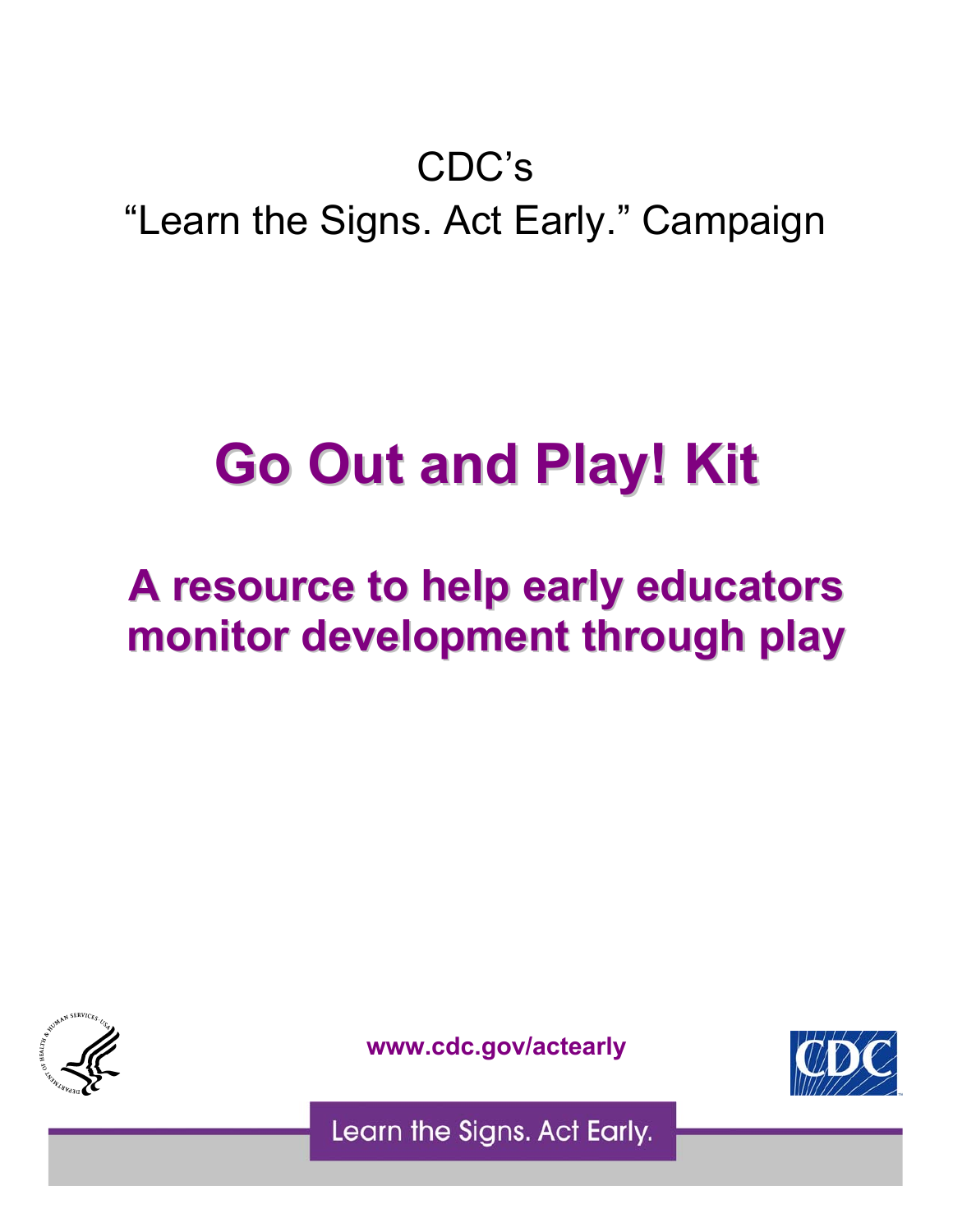#### **Contents**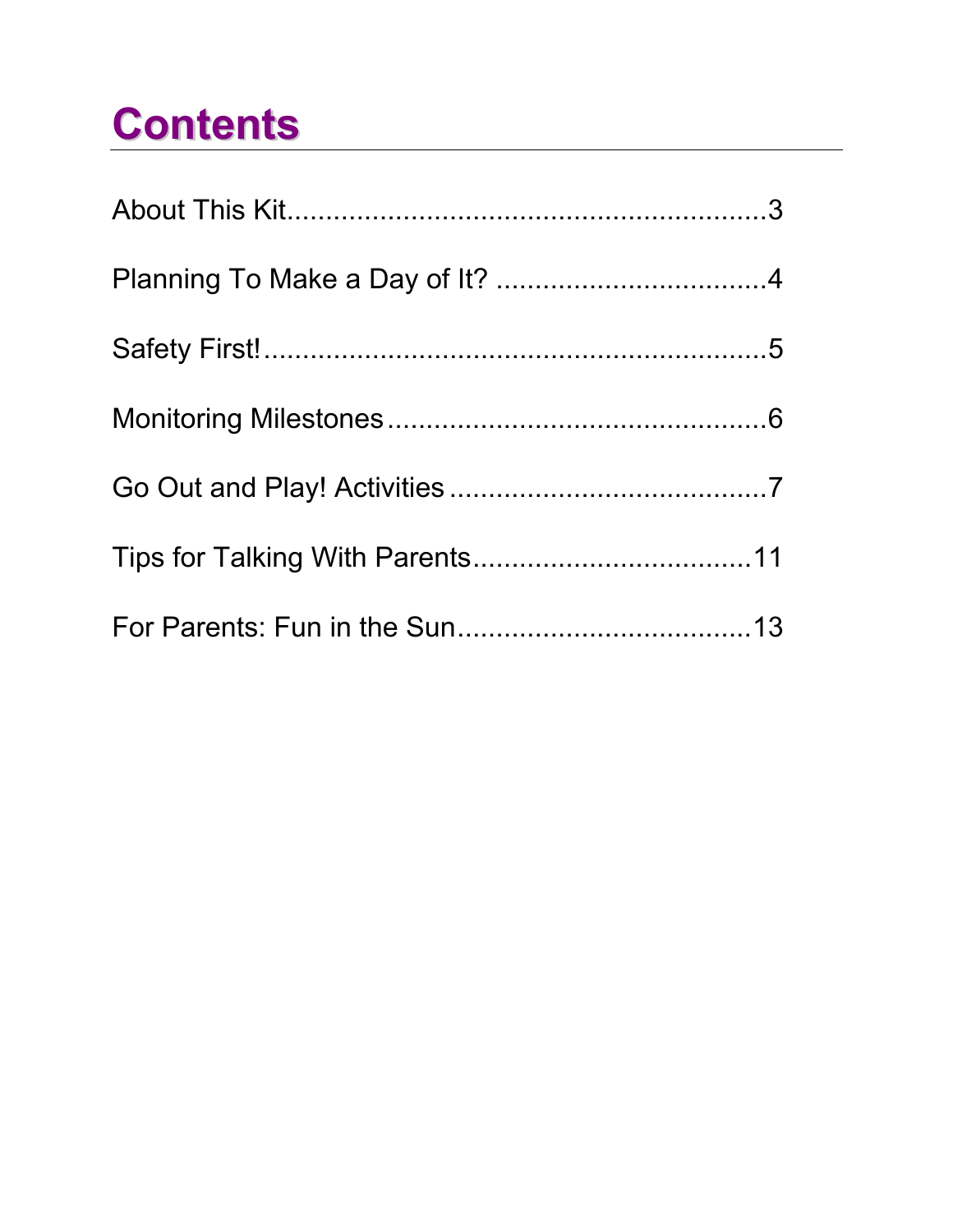## **About This Kit**

Warm weather not only signals a change of season, but for many young children it also signals days of endless exploring outdoors, as well as games of kickball, tag on the playground, and "Red Rover" with friends. And, when the sun comes out and the temperature rises, it seems teachers (and parents) just can't wait to say, "Go out and play!"

As an early educator, you know the importance of play and that, for a child, to play is to learn. In fact, play is so essential to optimal child development that it has been recognized formally by the United Nations as a right of every child. But did you know that play also offers a perfect opportunity for you to observe a child's development? It's true! Encouraging developmentally appropriate indoor and outdoor play is a great way to observe social, emotional, and cognitive milestones that mark a child's development. Watching for the developmental milestones that are appropriate for a child's age provides clues to a child's development and can help you identify a child who might be at risk for a developmental delay or disability. As a trusted caregiver and educator, you can play a vital role in helping that child reach his or her full potential by sharing what you observe, and any concerns you might have, with that child's parents and encouraging them to talk with their child's doctor.

To help, the Centers for Disease Control and Prevention's (CDC) "Learn the Signs. Act Early." campaign offers this **Go Out and Play! Kit**, a resource for fun and interactive activities designed for children 3 through 5 years of age, as well as other important information about development and how to share concerns with parents.

In this kit, you'll find:

- Sample activities for children 3 through 5 years of age.
- Information about monitoring developmental milestones.
- Suggestions for how to make your activity day successful (and fun!).
- Tips about talking to parents if you suspect a child has a developmental delay.
- A special pullout section with activities to share with parents for at-home play.

The **Go Out and Play! Kit** also is available on the campaign website (www.cdc.gov/actearly), where you can find a variety of other free tools to help you monitor the development of young children, including fact sheets about key developmental milestones and a complete Child Care Provider Resource Kit.

Now, "go out and play!"

#### **Let us know how you played:**

Did you "go out and play?" Let us know how you used the **Go Out and Play! Kit** by emailing us at actearly@cdc.gov.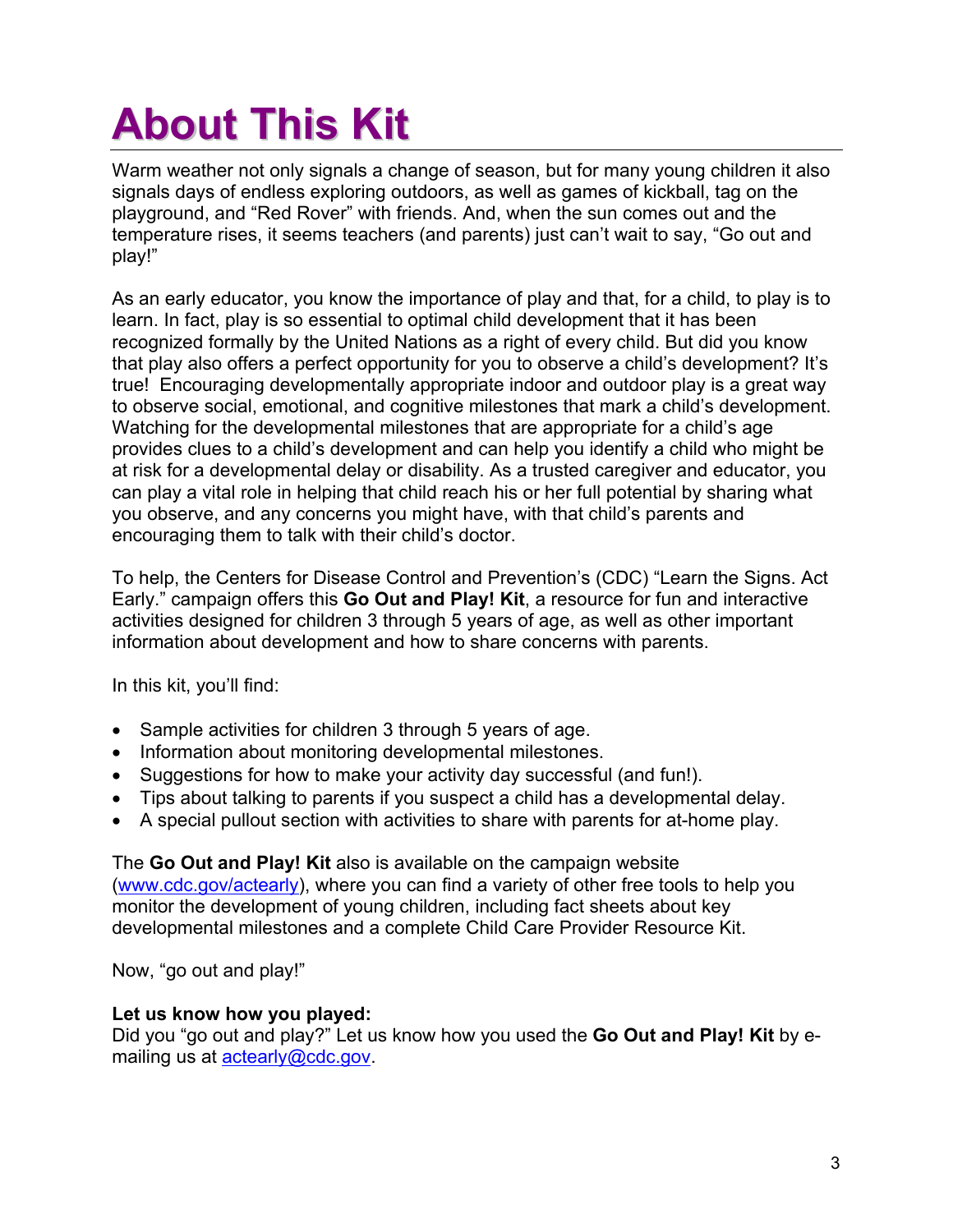### **Planning To Make a Day of It?**

Engaging young children in developmentally appropriate activities can be fun and educational for both children and teachers. If you are planning a dedicated activity day or event, we've pulled together a few suggestions to consider as you plan. If you are using this kit as a resource for daily activities, please follow your usual outdoor play plans and move ahead to the **Safety First** section.

- Get consent from parents for each student before the event. Invite parents to volunteer to help children enjoy the activities and manage the day.
- Develop a plan that outlines the roles and schedules for teachers and volunteers. Keep in mind that you might want to have more than one person assisting with each activity.
- Think about the materials and resources you will need during the day. You might want to ask parents to bring in materials or partner with another organization to help make your event happen without a lot of money. For example, if you will need snacks and drinks, you might consider asking a local supermarket for a donation.
- Keep the children in mind when planning the activities. What do they enjoy doing? Try planning similar activities with a twist to make it a fun new experience. Do you have students with physical limitations or other disabilities? Make sure to adapt activities so that everyone can participate. For more information on adapting play for children with disabilities visit: http://tinyurl.com/ACFadapt4disabilities
- Decide how many activities you want to have during the day and how they will be organized. For instance, will children move from activity to activity in an assigned team? This might work well if you have multiple relay activities. Or, will you set up different stations and let children select the activities they most want to participate in? This might require additional volunteers to guide the children through the activities.
- Pick activities that are hands-on and educational. Young children love to experience things that help them learn new concepts in a fun, interactive way. The sample activities in this kit are a few ideas to get you started.
- Consider expanding the day by working in other special activities. For example, the event can be combined with a family cookout to thank parents for their support. Or, the students can create a banner that will hang in a common area to mark the occasion.
- Decide if and how children will be rewarded for their accomplishments. For example, you might give children colored ribbons for each completed activity or give them a "passport" with all the possible activities and a star for each activity completed.
- Measure your own success in changes in children's attitudes, knowledge, or behavior. By talking to parents and teachers, you can learn a lot about the activities that had an effect and ideas to improve for next year's event.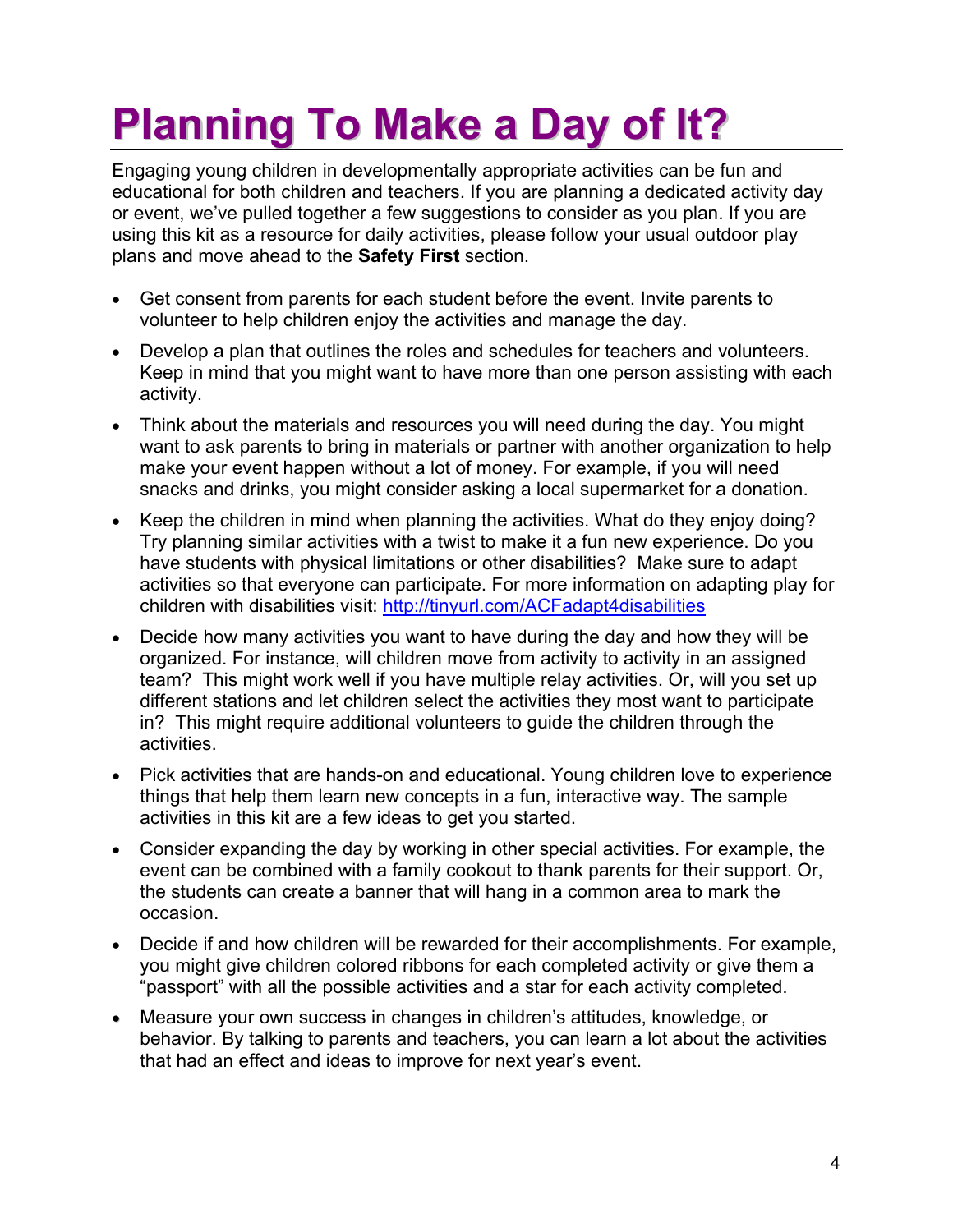### **Safety First!**

As an educator of young children, the safety of your students is your first priority. Before organizing any outside event, it is important to consult your school's safety and security policies and procedures. Following is a list of a few suggestions to help ensure that your event―and everyday play―is safe and healthy.

- Perform a walk-through of the play area. Debris, rocks, water, and other hazards should be removed from play areas. If you are using a very large field, you might consider creating a smaller play area by roping or taping off the perimeter of the desired space.
- If any of your activities require the use of sports or protective equipment, be sure to inspect it to make sure it fits properly and is in good condition. Also, show teachers and volunteers how to use and sanitize the equipment properly.
- Create or review your emergency action plan. Every school should have a written emergency action plan. Make sure that individuals are aware of their roles in an emergency situation. For sample plans, visit www.cdc.gov/Features/BeReady/ or www.naccrra.org/disaster/.
- Keep an emergency medical authorization form on file for each child. This form gives parental permission for emergency medical care, if it is required. It should include contact names, addresses, telephone numbers, and health insurance information.
- Be aware of the weather conditions and prepared to move children, staff, and volunteers inside or to a safe area in case of bad weather.
- Encourage children to drink plenty of fluids before, during, and after activities. Fluid breaks should be offered at least every 30 to 45 minutes (or more often during warmer conditions).
- Have well-stocked first-aid kits available at all times. Every school should have a first-aid kit stocked with supplies for wound and injury care. Athletic tape, elastic wraps, gauze, bandages, and antiseptic ointment should be included. Ice for injury care should be readily available. Follow your state licensing requirements for this first-aid kit.
- Follow your state licensing requirements about sunscreen and insect repellent. Remember to get written permission from parents before applying either to children's skin.
- It is a good idea to remind parents of any specific dress preferences for your play activities (e.g., sneakers, loose-fitting clothing, etc.). You also might want to remind parents that young children often get dirty when playing, so it is helpful to keep that in mind when choosing what they will wear to school. You want to be sure the children have appropriate clothes to fit the activities and weather.
- If you are planning an activity day, try to have a nurse available on the day of the event.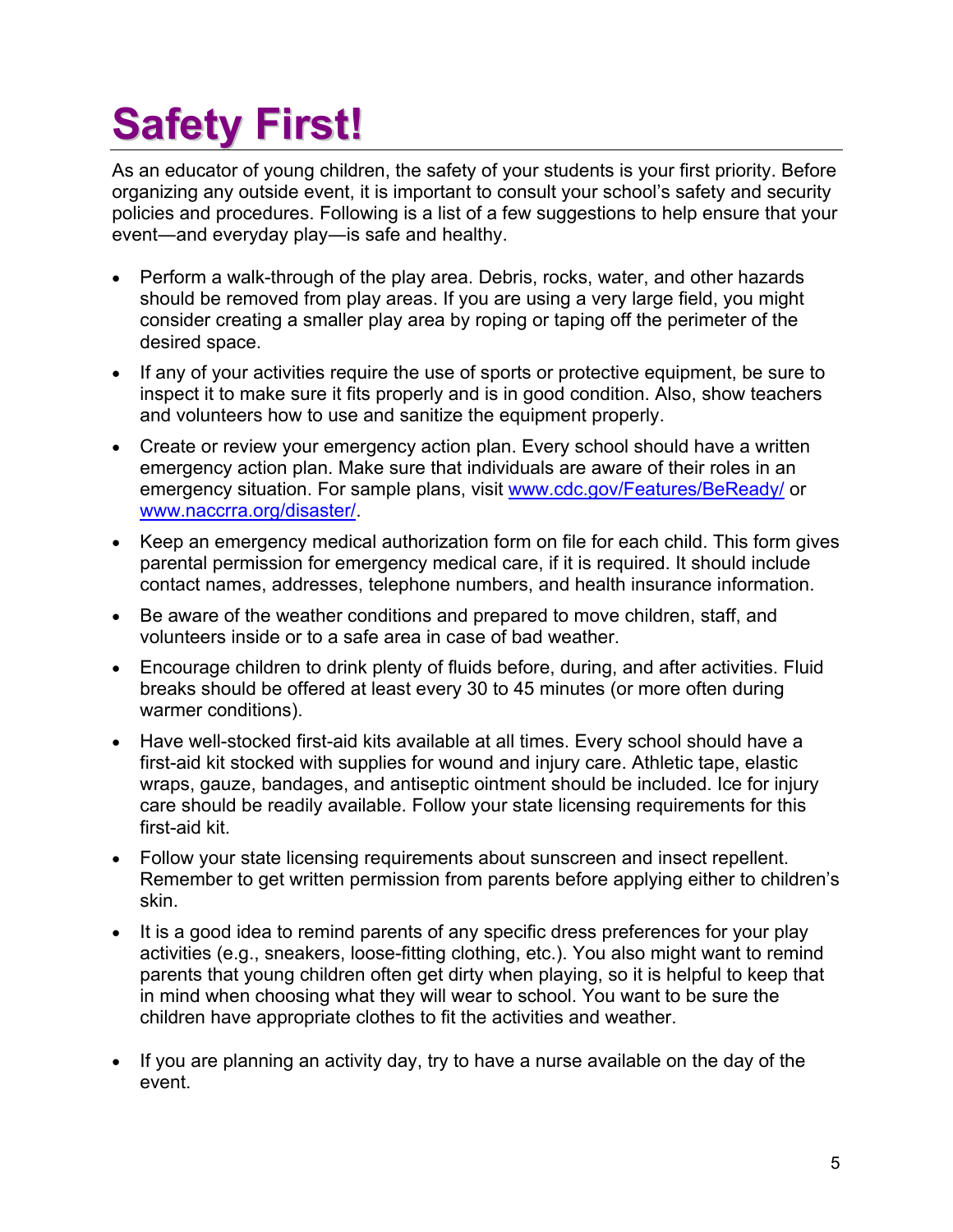#### **Monitoring Milestones**

As early educators, you spend your day working with, playing with, and watching children, and you are already familiar with many developmental milestones―such as pointing at objects, smiling, and playing with others. Each child is unique, but sooner or later you will see a child who is not developing typically.

You are a trusted resource for parents! They look to you for information on their child, so the "Learn the Signs. Act Early." campaign has created a series of resources to help you educate parents on the full range of child development. The campaign website (www.cdc.gov/actearly) has a lot of helpful information as you monitor developmental milestones of children in your classes.

- **Download Materials**—View or download materials created for early educators.
- **Order Materials**—Order our free Child Care Provider Resource Kit, which includes a CD-ROM with fact sheets on child development that you can print out, along with 3 growth charts, 3 small posters, and 50 flyers for parents.

The CD-ROM contains fact sheets about developmental milestones for children from 3 months through 5 years of age; developmental disabilities, including autism, attention-deficit/hyperactivity disorder (ADHD), cerebral palsy, intellectual disability (also known as mental retardation), vision loss, and hearing loss; and developmental screening. It also includes milestones checklists you can print out and share with parents and tips for talking with them about child development. You also can order the "Outreach Resource Kit" if you need additional flyers to share with parents.

- **Hand Out Milestones Checklists**—You can print out our milestones checklists for parents or your staff, or both, to complete. These checklists note key developmental milestones to watch for as children reach different ages. Teachers (and parents) will find them helpful in monitoring a child's development and identifying possible delays.
- **Share the Interactive Milestones Chart**—Our interactive chart is a great way to show parents how children develop. Consider mentioning this great interactive tool in your parent newsletter or bookmarking it on a parent resource computer at your center.
- Link to the "Learn the Signs. Act Early." campaign—We have created a "linking" kit" that allows you to link easily to the campaign and its resources from your own website. Instructions for how to do this can be found on our site.
- • **Include "Learn the Signs. Act Early." Print Advertisement in Your Newsletter―**We also have a print advertisement that would be great to include in your newsletter to tell parents about the campaign. Visit the campaign website to download the advertisement. All you need to do is download the PDF file and copy and paste it into a digital file in your newsletter.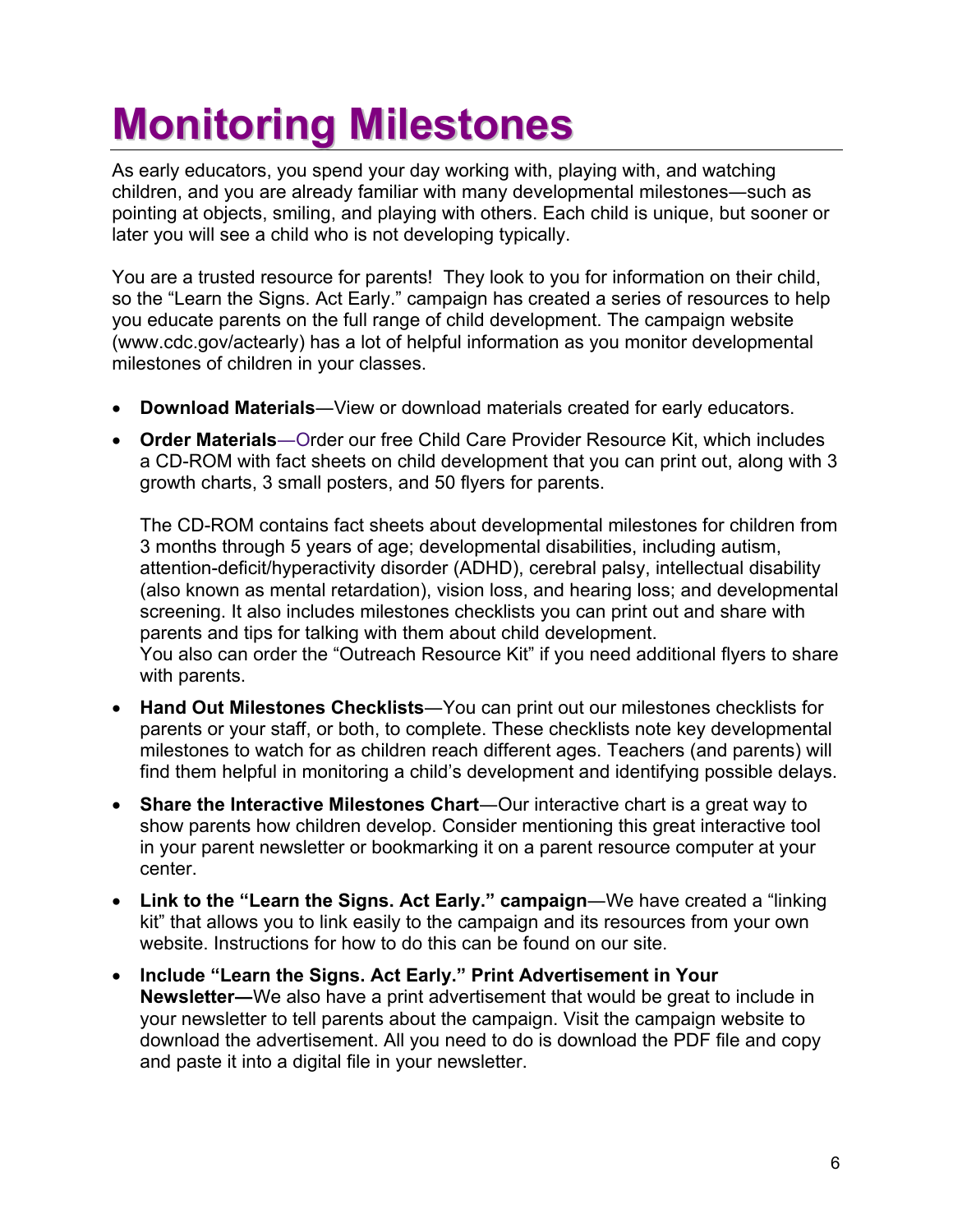### **Go Out and Play! Activities**

Congratulations―you've decided to "go out and play!" Now, you want to choose activities that are developmentally appropriate. We've pulled together several sample play activities that are fun for young children, while giving you the opportunity to observe important developmental milestones. Although monitoring children's motor skill development is also very important, this kit focuses on helping you observe less familiar social, cognitive, and emotional milestones. Lists of all age-appropriate developmental milestones can be found at www.cdc.gov/actearly .

The following activities are designed for children 3 through 5 years of age; toddlers younger than 3 years of age might enjoy some of these activities as well, but might not be able to engage in outdoor play to the same degree as children a bit older. In playing any game or engaging in any activity with young children, remember that safety is the first priority. (See **Safety First** tips.)

Children often will adapt the game themselves; following their lead can be an easy way to make sure they like what they are doing and get the most from the activity.

- **1. Scavenger Hunt―**A traditional scavenger hunt easily can be adapted according to the **The Development of Play**<br>age of the children, It also can be adapted so **Milestones to watch for at different** age of the children. It also can be adapted so **Milest** ages: **ages:** you can track milestones you normally might not be able to track during a traditional **At age 3:** Imitating, turn taking, playing scavenger hunt.
	- something blue, and something red. When  $\parallel$  objects or pictures they bring the objects to you, have them make piles of the items according to color. **At age 4:** Cooperating with other<br>You also can substitute shanes for colors children, negotiating solutions to
	- Understands concept of "2": Instruct half and engaging in fantasy play the class to find two of one thing and half to find two of another. While they are looking, **At age 5:** Agreeing to rules; enjoying start a pile for each object. When students start and acting, and acting; and return, have them place their objects in the standing to please or be like friends return, have them place their objects in the correct pile.

Sorts objects by shape and color: Tell the and color, understanding the concept children to collect something green, command, and recognizing common

You also can substitute shapes for colors. <br>conflicts, following 3-part commands,

- • *Recognizes common objects or pictures:* Show children pictures of items to collect, but do not tell them what the item is. For example, hold up a picture of a flower and say, "Find one of these" instead of saying, "Find a flower."
- **Follows 2- to 3-step command: Before the children begin their search, tell them** what items to find and where to put the items once they've been found. When the children begin to return, do not repeat where they are supposed to place their items.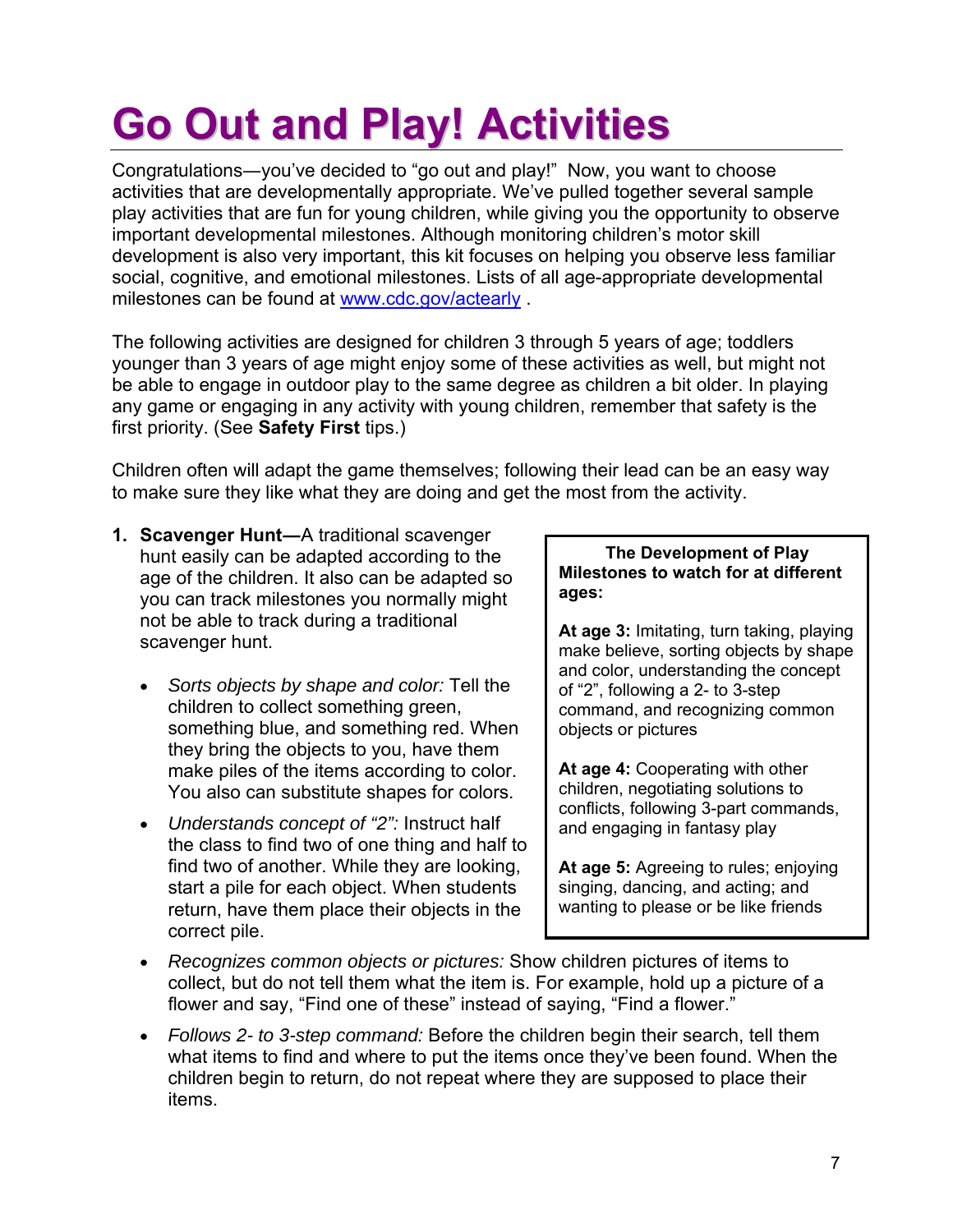- • *Cooperates with other children:* Pair the children or place them in small groups before sending them on their search. If you have pictures of the items they are looking for, give all the pictures to one child in each group and tell these children to give pictures to their team members.
- **2. People to People**―This is a game for kids who are learning their body parts.

Divide the children into pairs. Call out, or have a child call out, a body part in the following manner: "toes to toes", "arm to arm", "knee to knee", etc. Children then stand with their partner with these body parts touching. At any time, the caller can call out "people to people", when that happens, the children should all run together into a group. Divide the children into new teams, and start over.

**3. Three Little Pigs**―You can engage children's skills in imitation, pretend play, and storytelling with this role-playing game.

Divide the class into roles from the story "The Three Little Pigs". Several children might need to perform the same role. While the teacher or another student tells the story, the children act it out, using areas designated by the teacher as the three houses (e.g., an area behind a bench could be the house of straw, behind a tree could be the house of sticks, and so on). Each time the wolf "blows down" the "house", all the little pigs run to the next house with the wolf chasing them. Each child caught by the wolf becomes another wolf. At the end of the story, the pigs can chase the wolves away.

**4. Follow the Leader**―This classic game builds on a child's ability to imitate and the development of the concepts of "same" and "different".

Put a new spin on this familiar game by instructing the children to do something different than the child in front of them.

**5. Crazy Ball**―This game helps children demonstrate and develop skills such as direction following, imitating, turn taking, and being able to differentiate between concepts.

Have the children form a line, leaving a few feet between each child. Using one playground-sized ball, have each child do something silly with the ball while passing it down the line. You can change the direction to alter whether the child with the ball does the same thing or something different than the child before him or her.

**6. Duck, Duck, Goose**―In this classic childhood game, you can build on a child's ability to follow directions, awareness of being a boy or girl, and ability to take turns.

Making slight changes to this old favorite can help you keep an eye out for some specific milestones. Tell the children that "it" can pick another child of the same (or opposite) sex only. Instead of running, instruct the children to hop, skip, or march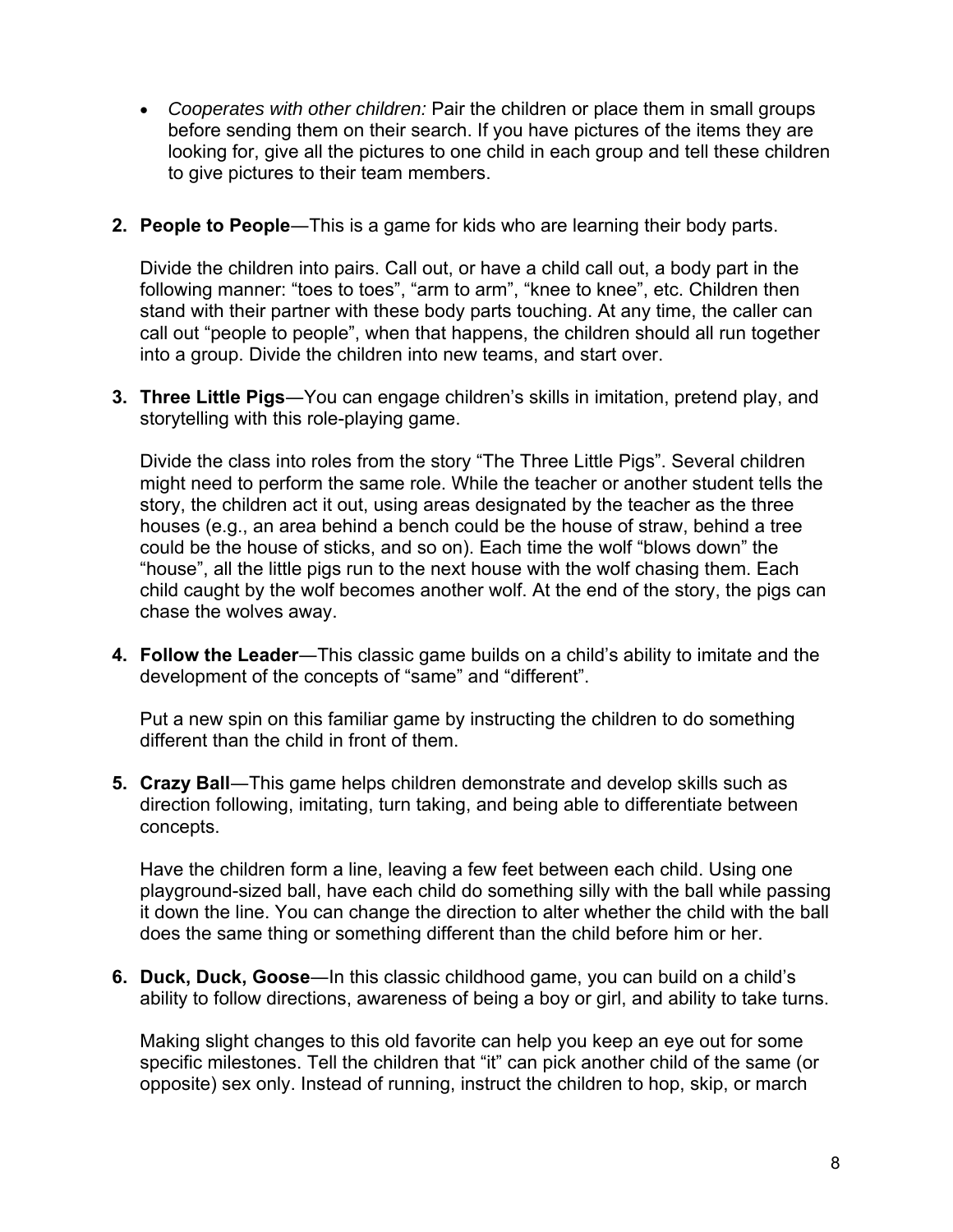when chasing the "goose". Have the children make up and agree to some new facet of the game.

**7. Playground Equipment**―The playground provides many opportunities to see children engaging in imitating, taking turns, engaging in fantasy play, wanting to please and be like friends, and cooperating with friends.

A great time to encourage children to use their imagination is when they are playing on playground equipment. Children on swings can fly to the moon, children on slides can sled down a hill, and children on a jungle gym can be monkeys in trees. Pull out your milestones lists, put on your thinking cap, and give children some hints that will start games that allow you to see if they are meeting their milestones.

**8. Hide and Seek**―This is a favorite game of many children. It is a great game that demonstrates a child's ability to understand placement in space, follow directions, and cooperate with others.

Hide and Seek is a wonderful way to observe how children change their manner of play over time. Younger children often hide in obvious places―sometimes in plain view―and often hide in the same place a friend was just hiding. They also tend to give away their hiding place by saying things like, "You can't find me" or giggling while they are being looked for. As children get older, their hiding skills become more advanced, and they begin to develop strategies to reach home base without being caught.

You can track milestones by adding a little more structure to the game. For example, tell children to hide under or behind something, or have the seeker call out where they see their friends (e.g., "Joe is behind the tree."). Place children in pairs or small groups and have them decide where the group will hide before the counting begins. Have the children choose and pretend to be characters who might look for each other (e.g., a knight searching for dragons or a mother duck looking for her ducklings).

**9. Animal Tag**―A few changes can turn this traditional game of tag into an easy way to monitor milestones. During this game, children will show their ability to follow directions and recognize common objects or pictures, and their awareness of which sex they are.

Separate the children into small teams. Assign a different animal to each small team and instruct the children to act and make sounds like the animal throughout the game. When a child is tagged, they are "frozen" (must stand completely still). Only another child of the same "species" can unfreeze a frozen child. Children can identify their teammates by the noises they are making.

Check on object or picture recognition by giving each child a picture of an animal instead of telling the child what animal to be.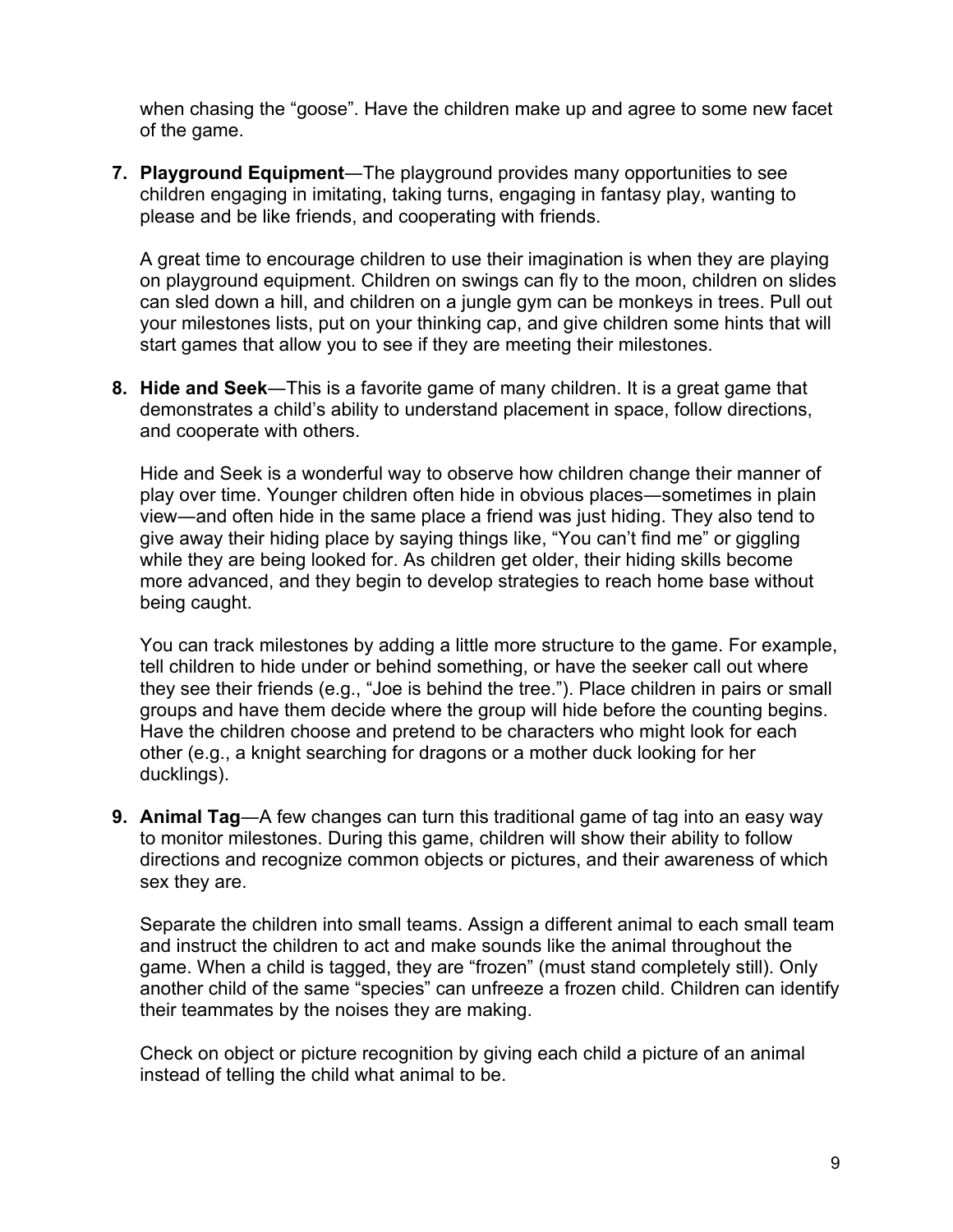Tag also can be altered to include identifying which sex a child is by allowing only a child of the same (or opposite) sex to be the "unfreezer" (e.g., only boys can unfreeze girls, or only boys can unfreeze other boys, depending on how you establish the rules).

**10. Dance Party**―Grab a CD player and head outside for a dance party! Dance Party will showcase children's ability to imitate and cooperate with others and dress themselves. This game also gets children to participate in fantasy role playing, singing, dancing, and acting.

Play music and have the children dance and imitate each other. Watch the children imitate dance moves their friends are doing and cooperate as they dance together. Encourage children to take turns showing their friends their special dance moves. If possible, allow children to "dress up" before going outside, but make sure that their costumes are safe for moving around (e.g., clothes do not drag the ground and shoes fit properly and are safe for outside play).

For more information and resources related to engaging children in the outdoors, visit: http://www.childrennatureandyou.org/onlineresources.html.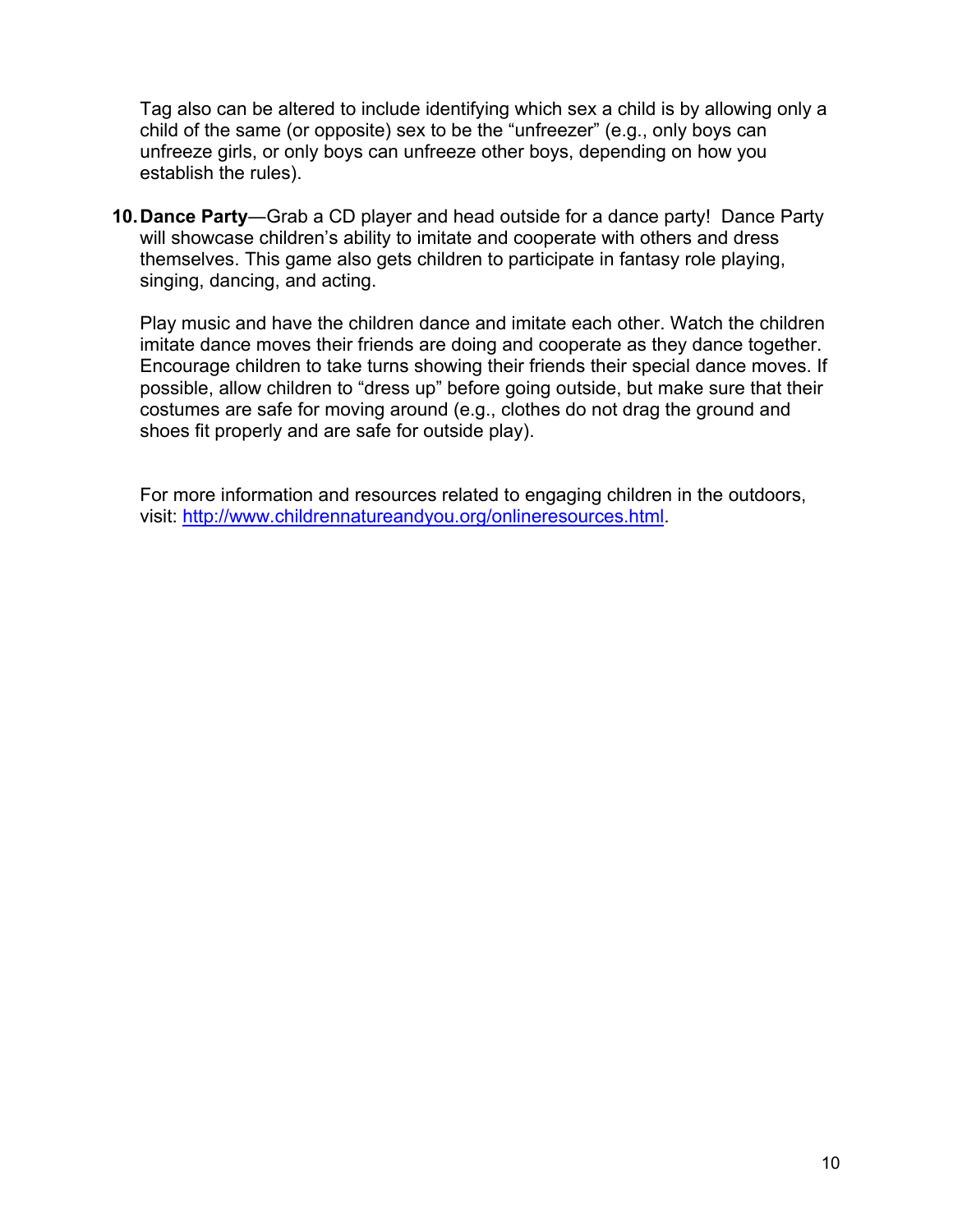### **Tips for Talking With Parents**

If you suspect that a child has a developmental delay and believe a parent is unaware of it, this sample conversation can give you ideas of how to talk with the child's parent.

*Good afternoon, Ms. Jones. We love having Taylor in class. He really enjoys story time and follows directions well. He is working hard on coloring, but is having a difficult time and gets frustrated. I also have noticed a few things about Taylor's social skills that I would like to discuss with you. Do you have a few minutes? [Cite specific behaviors and when they occurred.]* 

*Have you noticed any of these at home?* 

*Ms. Jones, here is some information that shows the developmental milestones for a child Taylor's age. Let's plan to meet again next week [set a time] after you've had time to read it and think it over. [Provide information such as the fact sheets.]* 

*Ms. Jones, I know this is hard to talk about, and I might be overly concerned, but I think it would also be a good idea to talk to Taylor's doctor about this in the next few weeks. You can take this information with you when you go. The doctor can give Taylor a "developmental screening" that can answer some questions about his progress and whether you need to do anything else. Maybe there is no problem, but getting help early can make a big difference if there is, so it's really important to find out for sure. Let me know if you need anything from me for that doctor's appointment!* 

*Thank you for agreeing to talk with me today. We'll all do our best to help Taylor. He is a great kid!* 

If a parent approaches you with concerns about his or her child, this might help you respond.

*Mrs. Smith, you wanted to speak with me privately about Taylor? [Listen to her concerns. See if she has noticed the same behaviors you have, and share examples that are the same as or different from hers.]* 

*I am glad to know we are both on the same page. I have some information that might help you when you're watching Taylor at home this week. This fact sheet shows the developmental milestones for his age. Each child develops at his or her own pace, so Taylor might not have met all these milestones; it's worth taking a closer look. Let's meet again next [set a date] after you've had time to read this and think about it. I also think it would be a good idea to talk with Taylor's doctor about this in the next few weeks. You can take this information with when you go. The doctor can give Taylor a "developmental screening" that can answer some questions about his progress and whether you need to do anything else. Let me know if you need anything from me for that doctor's appointment.* 

*Thank you for talking with me today. We'll all do our best to help Taylor. He is a great kid!*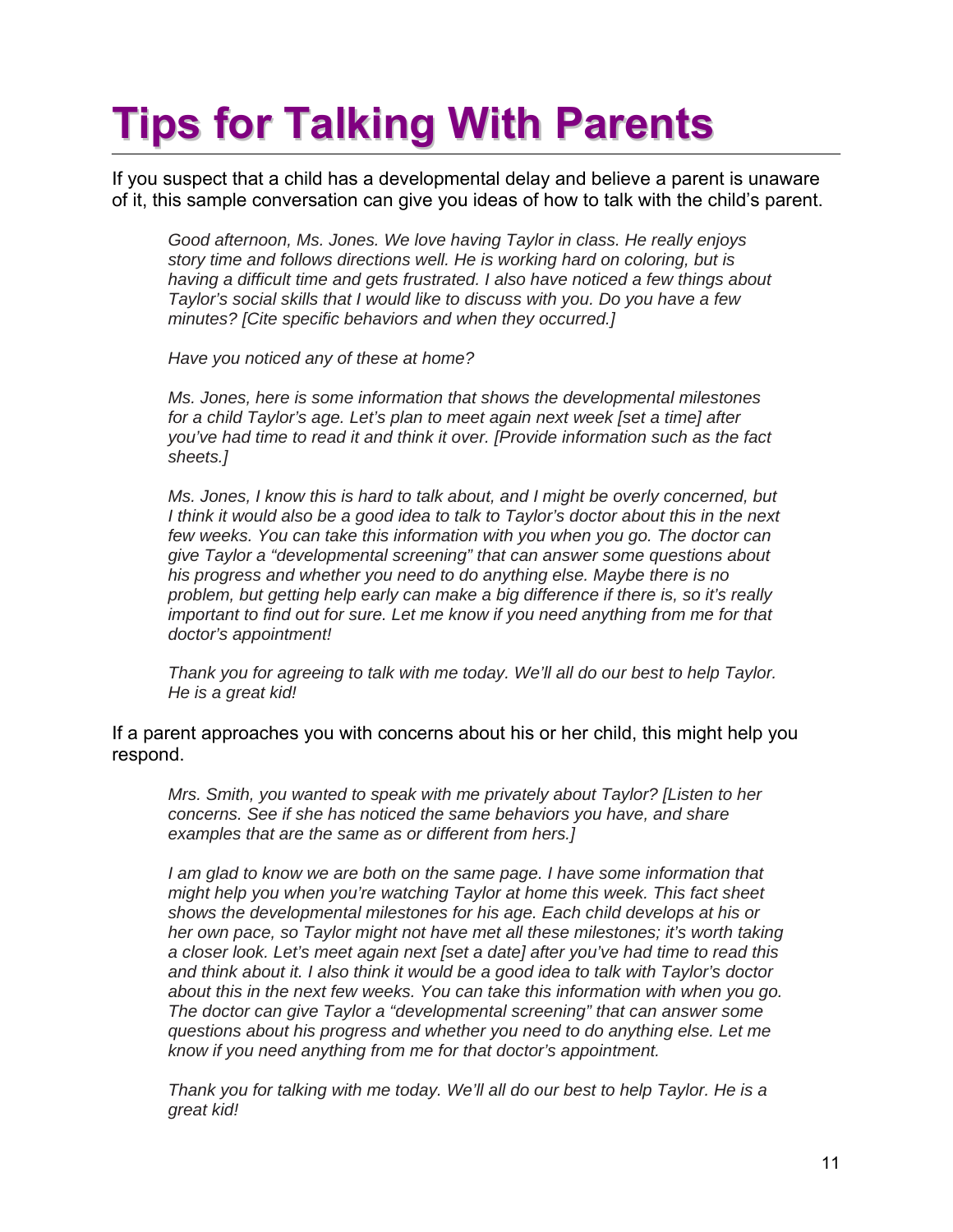Tips for these conversations with parents:

- Highlight some of the child's strengths, letting the parent know what the child does well.
- Use materials such as the "Learn the Signs. Act Early." fact sheets. This will help the parent know that you are basing your comments on facts and not just feelings.
- Talk about specific behaviors that you have observed in caring for the child. Use the milestones fact sheets as a guide. Example: If you are telling the parent "I have noticed that Taylor does not play pretend games with the other children", you could show the parent the line on the milestones fact sheet for a 4-year-old that says that a child that age "engages in fantasy play".
- Try to make it a discussion. Pause a lot, giving the parent time to think and to respond.
- Expect that if the child is the oldest in the family, the parent might not have experience to know the milestones the child should be reaching.
- Listen to and watch the parent to decide on how to proceed. Pay attention to tone of voice and body language.
- This might be the first time the parent has become aware that the child might have a delay. Give the parent time to think about this and even speak with the child's other caregivers.
- Let the parent know that he or she should talk with the child's health care professional (doctor or nurse) soon if there are any concerns or more information is needed.
- Remind the parent that you do your job because you love and care for children, and that you want to make sure that the child does his or her very best. It is also okay to say that you "may be overly concerned", but that it is best to check with the child's doctor or nurse to be sure because early action is so important if there really is a delay.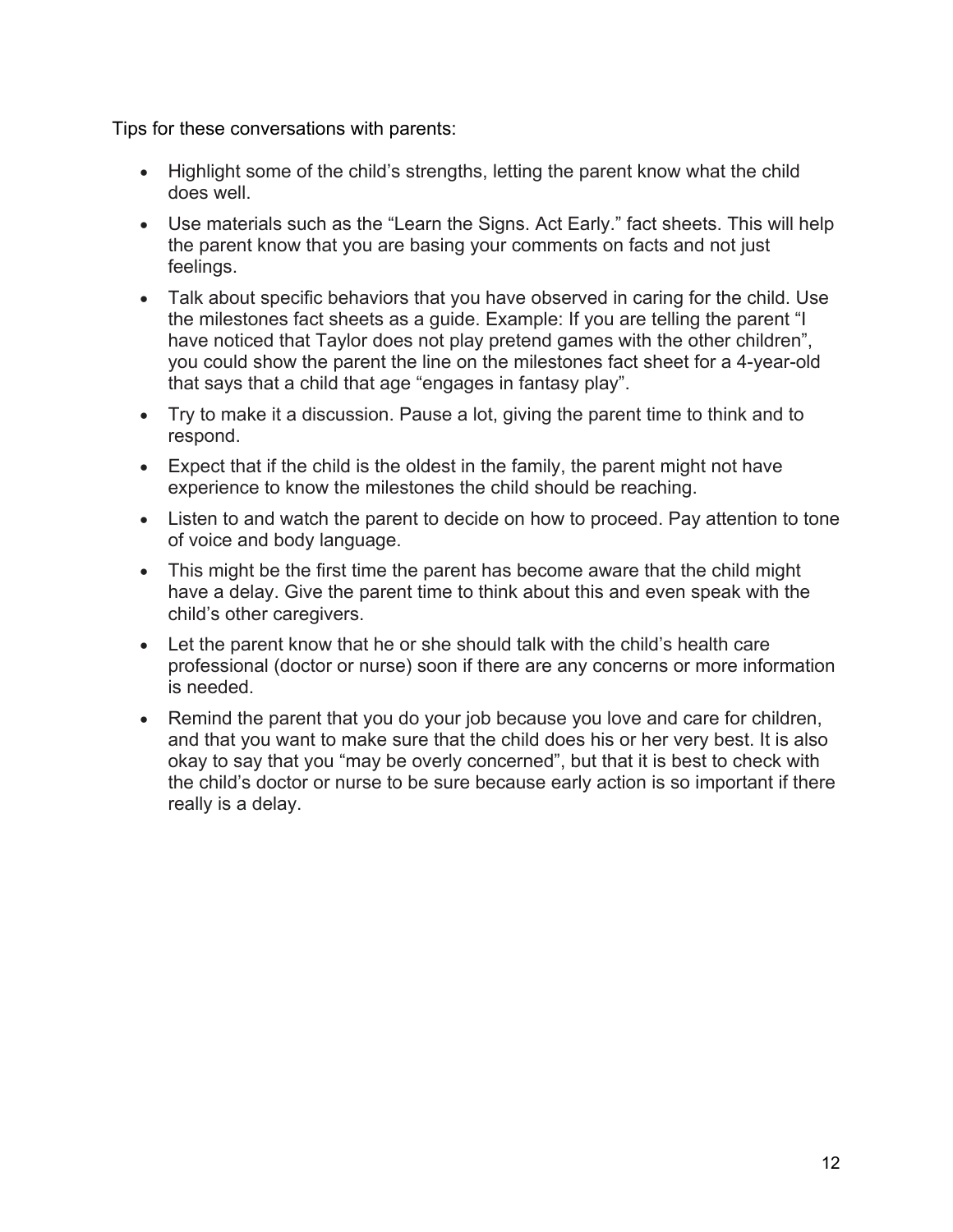#### **For Parents: Fun in the Sun**

During the warm weather months, many parents also like to "go out and play!" with their children. To encourage them to monitor their child's development during play, we've included this special section for you to pull out or copy for parents. The next page is an easy tear-off page for you to send home with parents to encourage them to engage in developmentally appropriate play with their children outside of school. Just send a copy of these activities home and encourage them to enjoy spending time with their child and watching him or her grow.